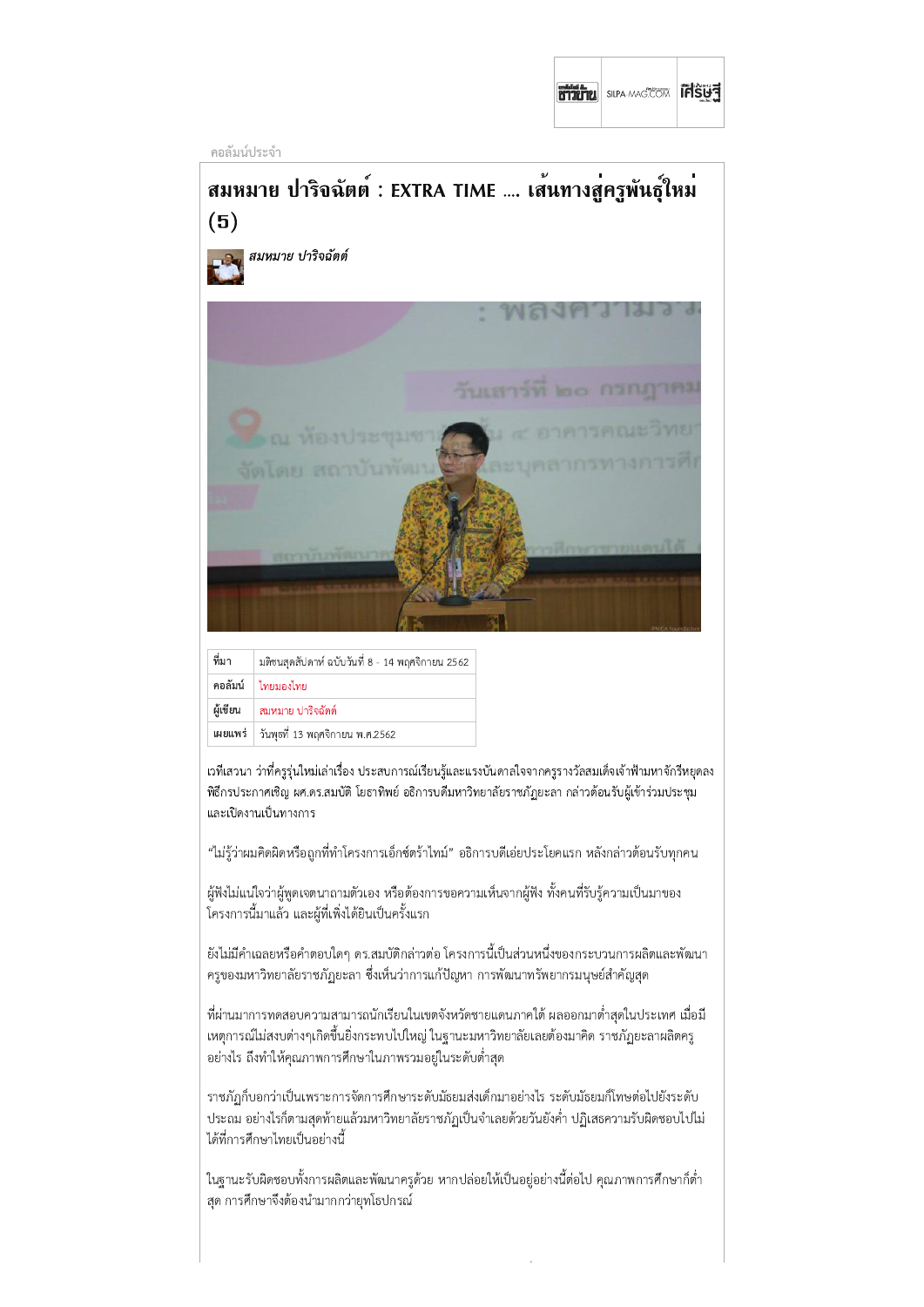เราจึงต้องมาทบทวนว่าในฐานะสถาบันผลิตครูจะผลิตครูอย่างไร เปลี่ยนความคิดผู้บริหาร อาจารย์ จำเลย เบอร์หนึ่งคือมหาวิทยาลัยราชภัฏยะลา คนแรก คืออธิการบดีต้องยอมรับผิดก่อน

กิจกรรมเอ็กซ์ตร้าไทม์ extra time เริ่มทดลองทำกับนักศึกษาหลักสูตรประถมศึกษา 1 ห้องก่อนที่อยู่หอพัก สอนนอกเวลา และทำวิจัยควบคู่ไป มหาวิทยาลัยได้รับงบประมาณสนับสนุนสร้างหอพัก 4 หลัง รับนักศึกษา ได้ 2,000 คน เด็กนักศึกษาได้เรียนเพิ่ม 1-3 ทุ่ม ทุกวัน 3 ปี เป็นเวลา 2,000 ชั่วโมง เหลือเฟือที่จะทำให้ ้นักศึกษามีคุณภาพ ไปเป็นครูที่ดี มีวินัย เสียสละ มีจิตอาสา

ให้ผู้รับผิดชอบหลักสูตรไปดูนักศึกษายังขาดอะไรบ้างไปออกแบบมา เด็กสายครุศาสตร์ห้องเรียนเหมือนกัน ไปสอนโรงเรียนทั่วไปก็ได้ โรงเรียนตาฎีกาก็ได้ มีชมรมทูบีนัมเบอร์วันขยายเครือข่ายออกไป คนเหล่านี้คือ ้อนาคตที่จะไปช่วยบ้านเมืองของเรา เป็นครูที่ใช่ ช่วยแก้ปัญหาในพื้นที่

"โครงการครูนักสร้างแรงบันดาลใจ ครูรางวัลสมเด็จเจ้าฟ้ามหาจักรี ต่อไปจะหาได้ไม่ยาก ดอกไม้กำลังจะ ้บานและสมบูรณ์ เด็กกลุ่มอื่นมหาวิทยาลัยก็ดูแล แต่ขอกลุ่มแรกก่อน "

"เราจะทำตรงนี้ให้ดีที่สุด" เสียงสั่นเครือ หยาดน้ำตาทำท่าจะไหลริน ทั้งห้องประชุมนิ่งเงียบสนิท

้ผลจากกิจกรรมเอ็กซตร้าไทม์ บริหารหอพักเป็นที่อบรมบ่มเพาะ จัดเวลาเพิ่มพิเศษให้ จนถึงการเข้าร่วม โครงการพัฒนาเครือข่ายครูสร้างแรงบันดาลใจในสถาบันผลิตครู ความเปลี่ยนแปลงที่เกิดขึ้นกับนักศึกษา-้อาจารย์ในห้วงเวลาหนึ่งปีที่ผ่านมา เป็นคำตอบว่าผู้บริหารมหาวิทยาลัยคิดไม่ผิด

่ ผมนั่งสังเกตการณ์อยู่ด้วย อดคิดตามไม่ได้ กระบวนการหล่อหลอมความเป็นครูผู้มีจิตวิญญาณเริ่มแต่เนิ่นๆ ้ ตั้งแต่อยู่ปีหนึ่ง เมล็ดพันธุ์ครูดีกำลังงอกงาม เติบโตต่อไปจากรุ่นที่ 1 สู่รุ่นที่ 2,3 ฯ พร้อมกับการระดมสรรพ กำลังทุกฝ่ายเข้ามาช่วยสร้างครูพันธุ์ใหม่เพื่อพัฒนาคุณภาพการศึกษาไทย

อธิการบดีกล่าวจบ พิธีกรเชิญประธานมูลนิธิฯกล่าวปาฐกถาพิเศษ

## ็'เสี่ยไก่'เจรจา'เอ๋-ปรีณา'ใม่ลงตัว หลังยื่นคำร้องไต่สวน โพสต์เฟชขัดข้อกำหนดศาลหรือไม่ นัดไต่พยาน 2 ธ.ค.

อ่านบทความต่อไปนี้ >

้เะท้อนความเห็น ได้ฟังความในใจของท่านอธิการบดี จากประสบการณ์ไปเยี่ยมครู เรี 2 รุ่น ไม่ใช่ครูที่มีตำแหน่งอะไรสูง มูลนิธิไม่ได้ตั้งเกณฑ์สูง แต่ง่ายๆ เป็นครูสอน รผู้สร้างการเปลี่ยนแปลงชีวิตศิษย์"

"เราพบว่ามีครูคือยู่ทั่วโลก เด็กก้าวหน้าได้เพราะครู ต้องช่วยกันตามหาครูดีที่มีใจ ไม่ใช่เพื่อรับพระราชทาน รางวัลเท่านั้น แต่มาช่วยกันทำงานพัฒนาต่อไป

"เราจะทำหน้าที่ครูที่ดีได้อย่างไร ต้องรู้ว่าเด็กยุคนี้เปลี่ยนไปแล้ว เด็ก 10 ขวบวันนี้ไม่ใช่เด็ก 10 ขวบเมื่อ ้ก่อน จากยุคเบบี้บูม เจนเอ็กซ์ เจนวาย จนถึงเจนแซต ถ้าครูไม่สามารถหาความรู้ได้เท่า เขาจะไม่ฟัง

ิบทบาทของครูที่แท้จริงเป็นอย่างไร ครูเหนี่ยวนำ ต้องชักนำให้เพื่อนครูได้ทำตามด้วย กระบวนการคัดเลือก ี จึงมีตามลำดับ ครูขวัญศิษย์ ครูคุณากร ครูยิ่งคุณ จนถึงครูรางวัลสมเด็จเจ้าฟ้ามหาจักรี

"เราจะโตในสังคมโลกต่อไปได้ เราต้องรู้คนอื่นเขาเก่งแค่ไหน ไม่ใช่เราเก่งแค่ไหน เด็กใต้พูดภาษาได้มากที่สุด ่ 4 ภาษา ไปที่ไหนมีโอกาสมากกว่า แต่เด็กไม่ว่าปกติ เด็กพิเศษ ต้องการความรัก ความอบอุ่นทั้งสิ้น"

ี วีดิทัศน์ครูรางวัลสมเด็จเจ้าฟ้าของแต่ละประเทศฉายขึ้นจอ ภาพครูไซนุดดินจากมาเลเชีย กับคำเตือนใน ศตวรรษที่ 21 มี 15 ข้อ

"ครูช่วยกันได้ทั่วโลก ใช้กูเกิล สไกป์ เจอกันทางหน้าจอ เชื่อมโลกเข้าด้วยกัน ทุกประเทศมีวัฒนธรรมของตัว เอง อย่างพม่าเวลาจะพูดกับครู เด็กจะยกมือไหว้กอดอก" องค์ปาฐกกล่าวต่อ

"ทักษะการมีชีวิตรอดหายไปจากเด็กไทย ไฟดับ แก๊สหมด ทำอะไรไม่ได้ ทั้งๆ ที่ถ่านเต็มบ้าน แต่หุงข้าวด้วย ้ถ่านไม่เป็น ครูจึงลงไปทำงานกับชาวบ้านด้วย เพราะสิ่งที่ทำให้คนเป็นคนไม่ใช่แค่วิชาการ ยังมีดนตรี กีฬา ศิลปะ"

"ครูเก่งในพื้นที่ยากลำบากจะสร้างนวัตกรรม เอาดินมาสอนสูตรคูณ เอาพื้นทรายมาแทนกระดาษให้เด็ก ้เขียน ทำทีวีจากกระดาษหมุน ฝึกคัดลายมือทำให้เด็กมีสมาธิ จิตนิ่ง จิตสงบ ครูต้องทำงานเป็นทีม เป็น